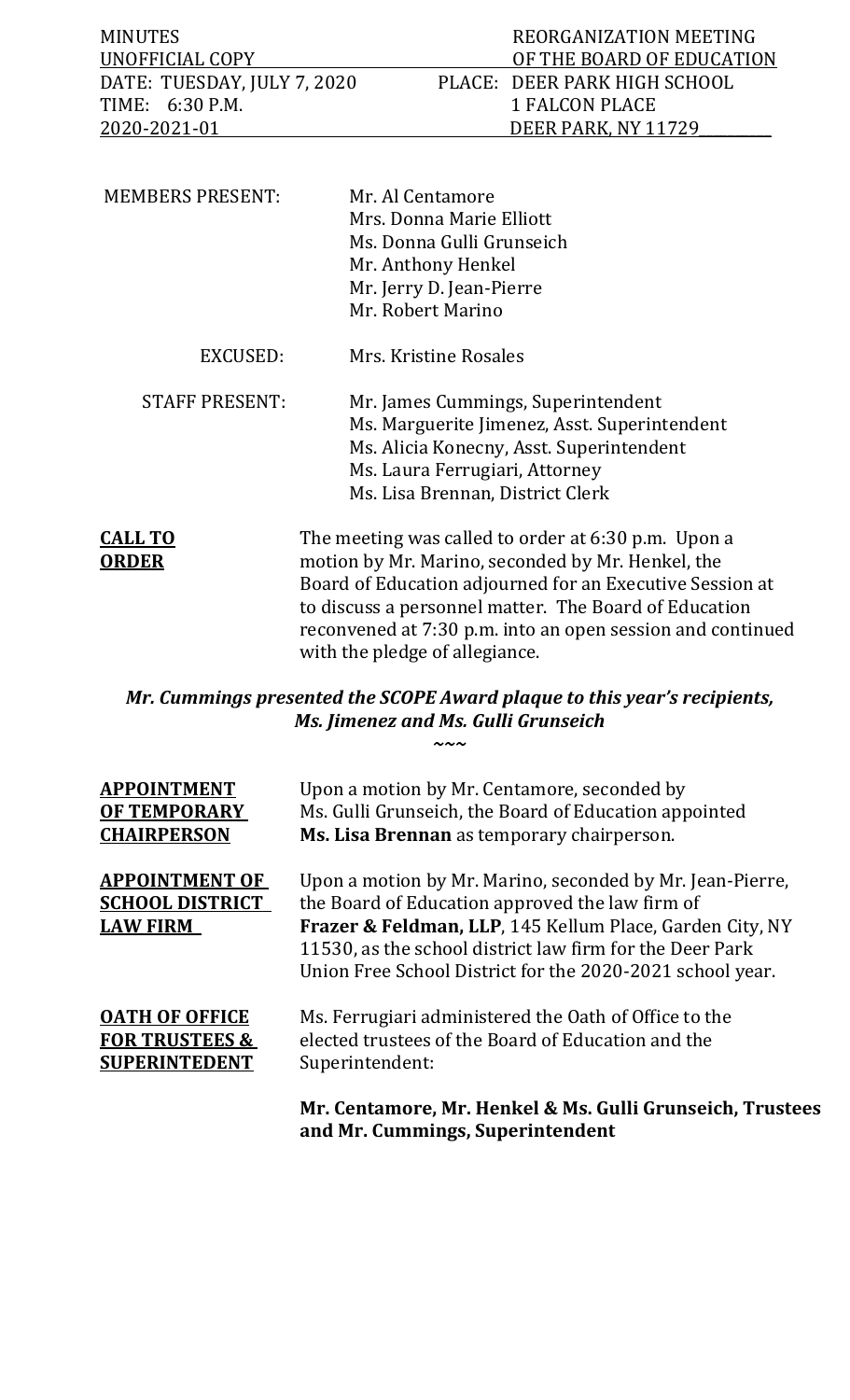**PRESIDENT OF** Upon a motion by Mr. Centamore, seconded by Mr. Marino,<br>**THE BOARD OF** the Board of Education voted unanimously to elect **THE BOARD OF** the Board of Education voted unanimously to elect<br> **EDUCATION** Mrs. Donna Marie Elliott, as President of the Boar **Mrs. Donna Marie Elliott**, as President of the Board of Education for the 2020-2021 school year.

**VICE PRESIDENT** Upon a motion by Mrs. Elliott, seconded by Mr. Centamore, **OF THE BOARD OF** the Board of Education voted unanimously to **OF THE BOARD OF** the Board of Education voted unanimously to<br> **EDUCATION** elect Mrs. Kristine Rosales, as Vice President elect Mrs. Kristine Rosales, as Vice President of the Board of Education for the 2020-2021 school year.

### *Ms. Ferrugiari administered the Oath of Office to Mrs. Donna Marie Elliott, President of the Board of Education (Mrs. Rosales will take the oath at the next open meeting)*

### **APPOINTMENTS OF DISTRICT OFFICERS**

| <b>DISTRICT</b><br><b>CLERK</b>          | Upon a motion by Mr. Marino, seconded by Mr. Jean-Pierre,<br>the Board of Education voted unanimously to elect<br>Lisa Brennan, as District Clerk for the 2020-2021 school<br>year.                       |
|------------------------------------------|-----------------------------------------------------------------------------------------------------------------------------------------------------------------------------------------------------------|
|                                          | Ms. Ferrugiari administered the Oath of Office to<br><b>Ms. Lisa Brennan, District Clerk</b>                                                                                                              |
| <b>INTERNAL CLAIMS</b><br><b>AUDITOR</b> | Upon a motion by Mr. Marino, seconded by Mr. Jean-Pierre,<br>the Board of Education voted unanimously to elect<br>Emkay Consulting, LLC, as Internal Claims Auditor for the<br>2020-2021 school year.     |
| <b>DISTRICT</b><br><b>TREASURER</b>      | Upon a motion by Mr. Marino, seconded by Mr. Jean-Pierre,<br>the Board of Education voted unanimously to elect<br>Renee Pappone, as Treasurer for the 2020-2021 school<br>year.                           |
| <b>DEPUTY</b><br><b>TREASURER</b>        | Upon a motion by Mr. Marino, seconded by Mr. Jean-Pierre,<br>the Board of Education voted unanimously to elect<br><b>Janet Metzler</b> , as Deputy Treasurer for the 2020-2021<br>school year.            |
| <b>INTERNAL</b><br><b>AUDITOR</b>        | Upon a motion by Mr. Marino, seconded by Mr. Jean-Pierre,<br>the Board of Education voted unanimously to elect R.S.<br><b>Abrams &amp; Co. LLP, as Internal Auditor for the 2020-2021</b><br>school year. |

### **OTHER APPOINTMENTS**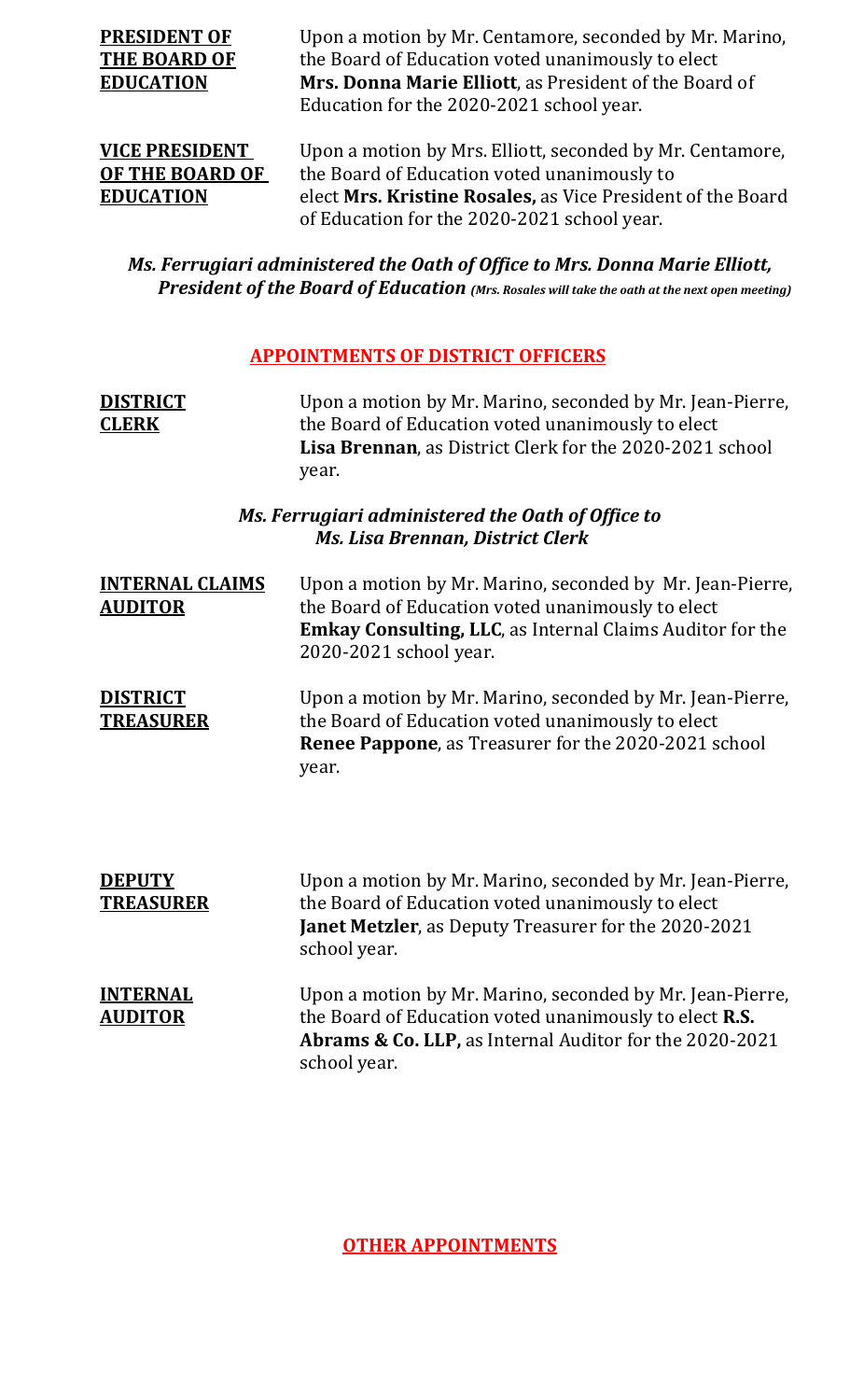Upon a motion by Ms. Gulli Grunseich, seconded by Mr. Jean-Pierre, the following appointments were unanimously approved by the Board of Education for the Deer Park Union Free School District for the 2020-2021 school year.

| (A) School District Physician -         | Dr. Anthony Donatelli     |
|-----------------------------------------|---------------------------|
| (B) School District Auditor -           | Nawrocki Smith LLP        |
| (C) School District Architect -         | JAG Architects            |
| (D) School District Financial Advisor - | Munistat Service, Inc.    |
| (E) School District Bond Counsel -      | Hawkins, Delafield & Wood |
| (F) Compliance Officer -                | Ms. Alicia Konecny        |
| (G) Superintendent Hearing Officer -    | Ms. Alicia Konecny        |
| (H) Records Access Officer -            | Ms. Lisa Brennan          |
| (I) Records Access Appeals Officer -    | Mr. James Cummings        |
| School Representative/Title I funds -   | Dr. Danielle Sheridan     |
| (K) Section 504 Appeals Officer -       | Ms. Alicia Konecny        |
| (L) Title IX Coordinator -              | Ms. Alicia Konecny        |
| (M) Chief Emergency Officer -           | Mr. James Cummings        |
| (N) Data Privacy Officer -              | Ms. Marguerite Jimenez    |
| (0) Treasurer, Extra Classroom Activity | Mr. Greg Menig $(HS)$ &   |
|                                         | Mr. Carey Okurowski (RF)  |
| DECIAN ATIANC                           |                           |

### **DESIGNATIONS**

Upon a motion by Mr. Centamore, seconded by Mr. Jean-Pierre, the following designation appointments were approved by the Board of Education for the Deer Park Union Free School District for the 2020-2021 school year.

| (A) Official Bank Depositories - | (attached in file)                                   |
|----------------------------------|------------------------------------------------------|
| (B) Regular Monthly Meetings -   | 4 <sup>th</sup> Tuesday of each month (unless noted) |
| (C) Official Newspapers -        | Newsday, Beacon, L.I. Business News                  |

### **AUTHORIZATIONS**

Upon a motion by Ms. Gulli Grunseich, seconded by Mr. Marino, the following appointments for authorizations were unanimously approved by the Board of Education for the Deer Park Union Free School District for the 2019-2020 school year.

| (A) Payroll Certification -                        |                        | Mr. James Cummings     |
|----------------------------------------------------|------------------------|------------------------|
| (B) Appointments for Impartial Hearing officers -  |                        | Mr. James Cummings     |
| (C) Submission of Section 211 Waivers -            |                        | Mr. James Cummings     |
| (D) Purchasing Agent -                             |                        | Ms. Lauren von Ende    |
| (E) Deputy Purchasing Agent -                      |                        | Ms. Marguerite Jimenez |
| (F) Establishing Petty Cash Funds -                |                        |                        |
| John Quincy Adams School Mr. Christopher Molinelli |                        | \$100.00               |
| May Moore School                                   | Mr. Philip Paniccia    | \$100.00               |
| John F. Kennedy School                             | Ms. Kelly Benson       | \$100.00               |
| Robert Frost School                                | Dr. Eliana Levey       | \$100.00               |
| <b>High School</b>                                 | Mr. Charles Cobb       | \$100.00               |
| Superintendent's Office                            | Mr. James Cummings     | \$100.00               |
| Asst. Supt. Business                               | Ms. Marguerite Jimenez | \$100.00               |
| Asst. Supt. Special Ed                             | Ms. Alicia Konecny     | \$100.00               |
| District Admin. for H.R.                           | Ms. Mary Reynolds      | \$100.00               |
| District Clerk                                     | Ms. Lisa Brennan       | \$100.00               |
| Transportation                                     | Ms. Karen Camodeo      | \$300.00               |
| <b>Buildings and Grounds</b>                       | Mr. Robert Woosley     | \$100.00               |
| Social Skills Program                              | Ms. Alicia Konency     | \$300.00 (as needed)   |

 (G) Designation's of authorized signature on checks: President of BOE, Ms. Renee Pappone, Ms. Janet Metzler or Ms. Lynda Emig

(H) Cell Phone List (attached in file)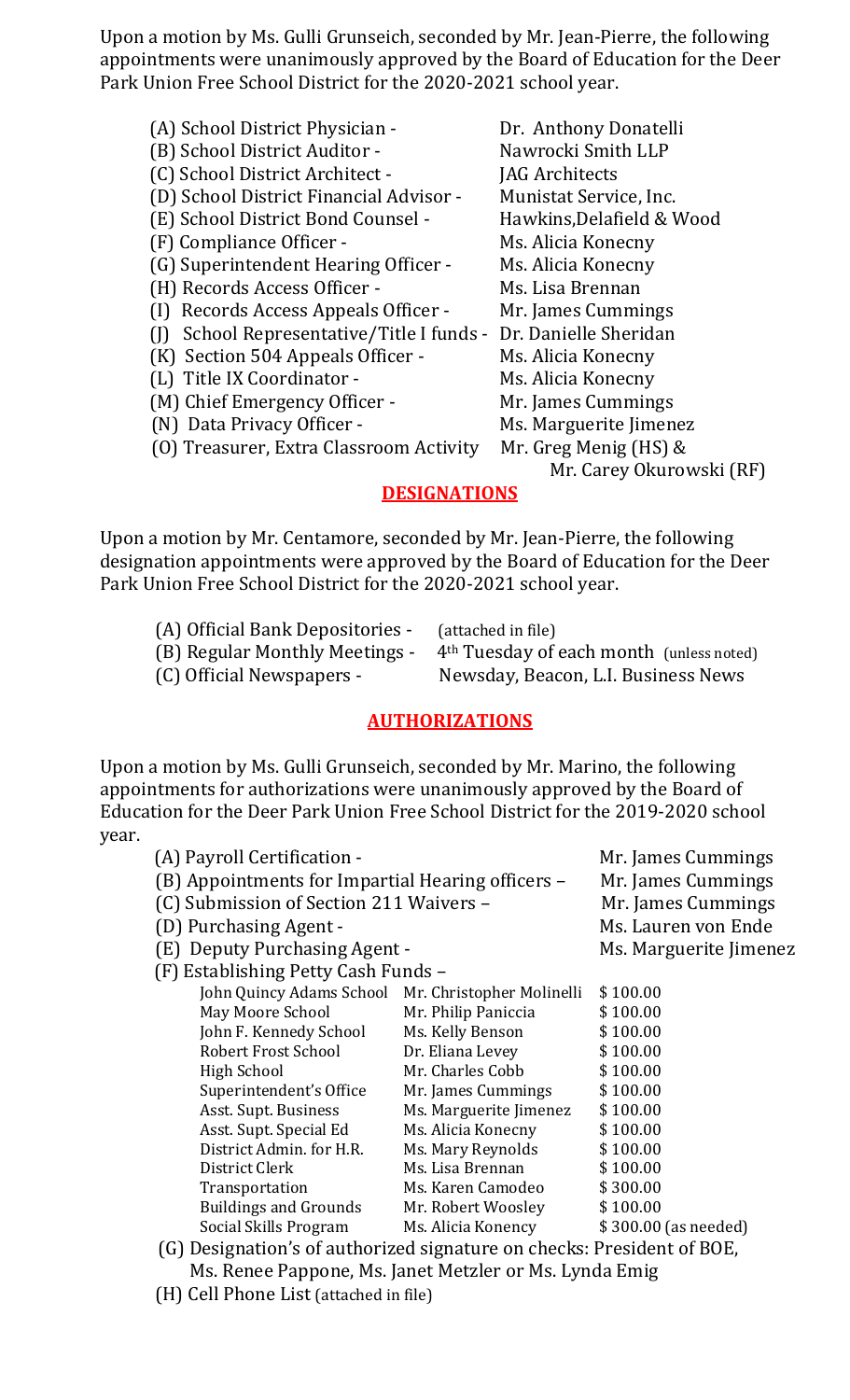### (I) Approvals for conferences/workshops/conventions – Mr. James Cummings with related expenses & BOE Membership dues<br>(J) Budget Transfers less than \$2500 Mr. James Cummings &

Budget Transfers less than \$2500

Ms. Marguerite Jimenez

### **BONDING OF PERSONNEL**

Upon a motion by Ms. Gulli Grunseich, seconded by Mr. Marino, the following appointments for Bonding of Personnel were unanimously approved by the Board of Education for the Deer Park Union Free School District for the 2020-2021 school year.

- (A) Bonding of Ms. Renee Pappone: \$5,000,000.00 per loss<br>(B) Blanket for other school district personnel: \$5,000.00
- Blanket for other school district personnel: \$5,000.00

| <b>ESTABLISH</b><br><b>MILEAGE</b><br><b>REIMBURSE-</b><br><b>MENT RATE</b> | Upon a motion by Mr. Henkel, seconded by Ms. Gulli<br>Grunseich, the Board of Education unanimously approved 57.5<br><b>cents/mile</b> as mileage reimbursement (determined by BOE) for<br>the Deer Park Union Free School District for the 2020-2021<br>school year. |                                                              |  |
|-----------------------------------------------------------------------------|-----------------------------------------------------------------------------------------------------------------------------------------------------------------------------------------------------------------------------------------------------------------------|--------------------------------------------------------------|--|
| <b>BOARD OF</b>                                                             |                                                                                                                                                                                                                                                                       | Upon a motion by Mr. Henkel, seconded by Ms. Gulli           |  |
| <b>EDUCATION</b>                                                            | Grunseich, the Board of Education unanimously approved                                                                                                                                                                                                                |                                                              |  |
| <b>MEETING</b>                                                              | The Board of Education meeting calendar for the                                                                                                                                                                                                                       |                                                              |  |
| <b>CALENDAR</b>                                                             | 2020-2021 school year. (attached in file)                                                                                                                                                                                                                             |                                                              |  |
| <b>BOARD OF</b>                                                             |                                                                                                                                                                                                                                                                       | Upon a motion by Mr. Jean-Pierre, seconded by Mr. Cenatmore, |  |
| <b>EDUCATION</b>                                                            |                                                                                                                                                                                                                                                                       | the Board of Education unanimously approved the              |  |
| <b>COMMITTEES/</b>                                                          |                                                                                                                                                                                                                                                                       | following committees and chairperson(s) for the              |  |
| <b>CHAIRPERSON(S)</b>                                                       |                                                                                                                                                                                                                                                                       | 2020-2021 school year.                                       |  |
| <b>Facilities &amp; Grounds</b>                                             |                                                                                                                                                                                                                                                                       | Mr. Robert Marino & Mr. Al Centamore                         |  |
| <b>Special Education</b>                                                    |                                                                                                                                                                                                                                                                       | Mrs. Donna Marie Elliott & Mrs. Kristine Rosales             |  |
| Wellness                                                                    |                                                                                                                                                                                                                                                                       | Mrs. Donna Marie Elliott & Mr. Jerry Jean-Pierre             |  |

Diversity & Inclusion Mr. Jerry D. Jean-Pierre

| <b>APPOINTMENT</b> |
|--------------------|
| OF AUDIT           |
| <b>COMMITTEE</b>   |
| <b>MEMBERS</b>     |
|                    |

Upon a motion by Mr. Marino, seconded by Mr. Henkel, the Board of Education unanimously approved the following members to the Audit Committee for the 2020-2021 school year.

> Ms. Donna Gulli Grunseich Mrs. Kristine Rosales **TBD**

**APPOINTMENT OF** Upon a motion by Mr. Cenatmore, seconded by Ms. Gulli **DISTRICTWIDE** Grunseich, the Board of Education unanimously approve **DISTRICTWIDE** Grunseich, the Board of Education unanimously approved the **SCHOOL SAFETY** following members to the School Safety Plan Committee **PLAN COMMITTEE** for the 2020-2021 school year. for the 2020-2021 school year.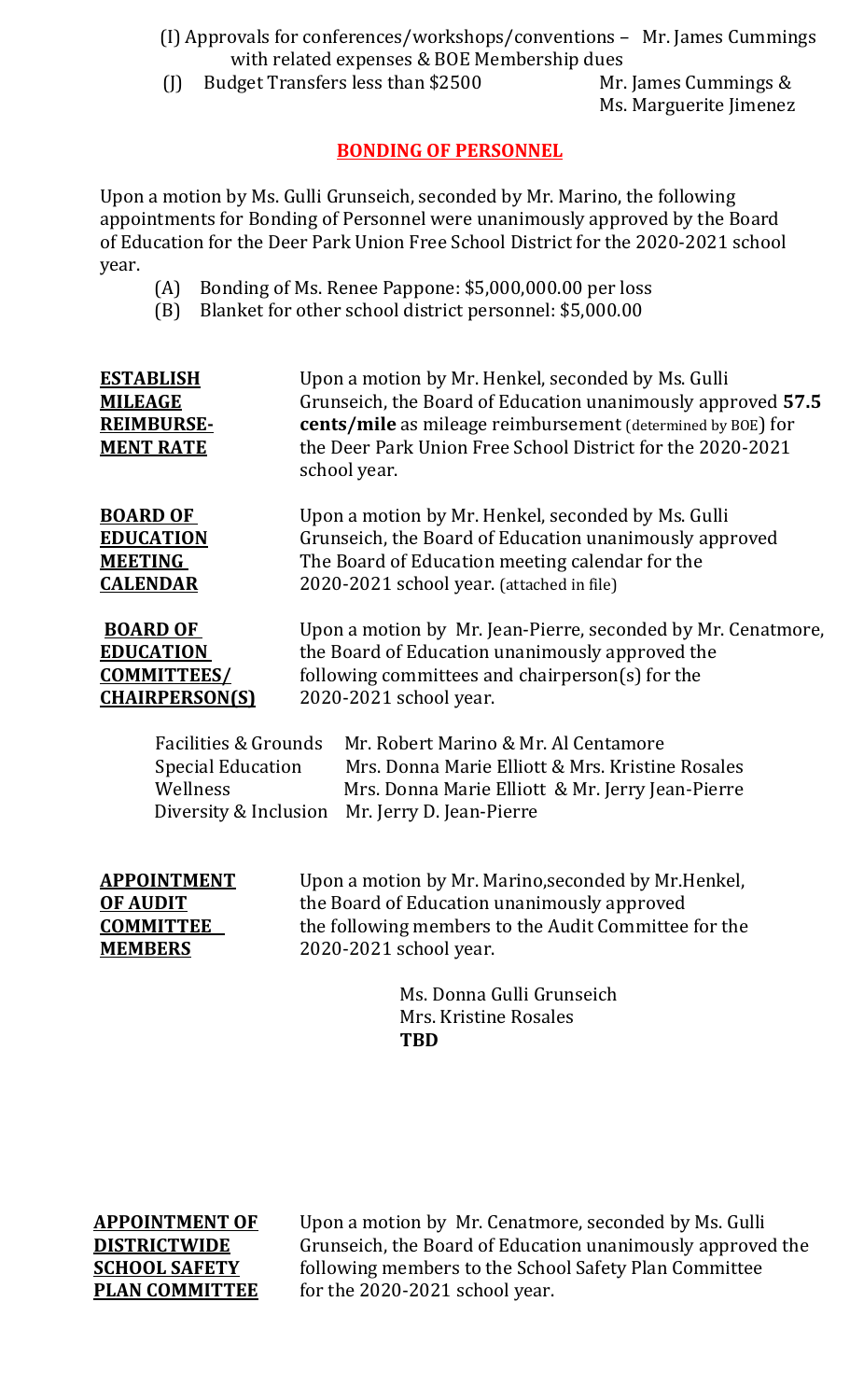Ms. Marguerite Jimenez – District Office Mr. John Heeg – Robert Frost Mr. Steve Hampson – Safety Officer Mr. Robert Woolsey – Director of Facilities Ms. Kathy Ugalde – Robert Frost Ms. Donna Marie Elliott – Board of Education Mr. Dave Deprima – High School

# **(DACS)**

**APPOINTMENT** Upon a motion by Mr. Jean-Pierre, seconded by Mr. Henkel,<br>**OF DIGNITY ACT** the Board of Education unanimously appointed **OF DIGNITY ACT** the Board of Education unanimously appointed<br>**COORDINATORS** the following staff as DACS for the 2020-2021 Sq the following staff as DACS for the 2020-2021 School year:

> Ms. Alicia Konecny – District Dignity Act Coordinator Mr. Craig Evans & Ms. Andrea Nelson Williams High School Mr. Kevin Quirk & Ms. Kescha Correa Robert Frost<br>Mr. Shaun Mcleod & Ms. Carol Miller-Douglas John F. Kennedy Mr. Shaun Mcleod & Ms. Carol Miller-Douglas John F. Kennedy Mr. Chris Molinelli & TBD<br>Mr. Philip Paniccia & Ms. Sandra Polichron May Moore Mr. Philip Paniccia & Ms. Sandra Polichron

### **DISCLOSURE OF BOARD OF EDUCATION EMPLOYERS**

| Mr. Al Centamore          | Jomark Construction & Timberpoint Homes  |
|---------------------------|------------------------------------------|
| Mrs. Donna Marie Elliott  | Safety & Environmental Solutions, Inc.   |
| Ms. Donna Gulli Grunseich | Retired                                  |
| Mr. Anthony Henkel        | PVH Corporation & Luxottica Group        |
| Mr. Jerry D. Jean-Pierre  | <b>Liberty Mutual Insurance</b>          |
| Mr. Robert Marino         | Retired                                  |
| Mrs. Kristine Rosales     | Queens College - City University of NY & |
|                           | Data, LLC                                |

### **NEW BUSINESS:**

**COMMITTEE ON SPECIAL EDUCATION, SUBCOMMITTEE ON SPECIAL EDUCATION AND COMMITTEE ON** 

**PRESCHOOL SPECIAL** *Upon a motion by Ms. Gulli Grunseich, seconded by*  **EDUCATION MEMBER** *Mr. Jean-Pierre, the Board of Education unanimously*  **RECOMMENDATIONS** *approved the following Resolution:*

Committee on Special Education 2020/2021

WHEREAS, the Deer Park Board of Education realizes its responsibility to provide instruction for children with disabilities in accordance with School District Policy #5230 and the Regulations of the Commissioner, Part 200 and

WHEREAS, the Committee on Special Education has the responsibility of making its recommendations available to the Board of Education regarding the identification and program placement to its children with disabilities residents age 5-21.

Now, Therefore, Be It

RESOLVED, that the members of the Committee on Special Education for the 2020/2021 school year include the following personnel and residents.

Chairperson: Chairpersons and School Psychologist: Ms. Alicia Konecny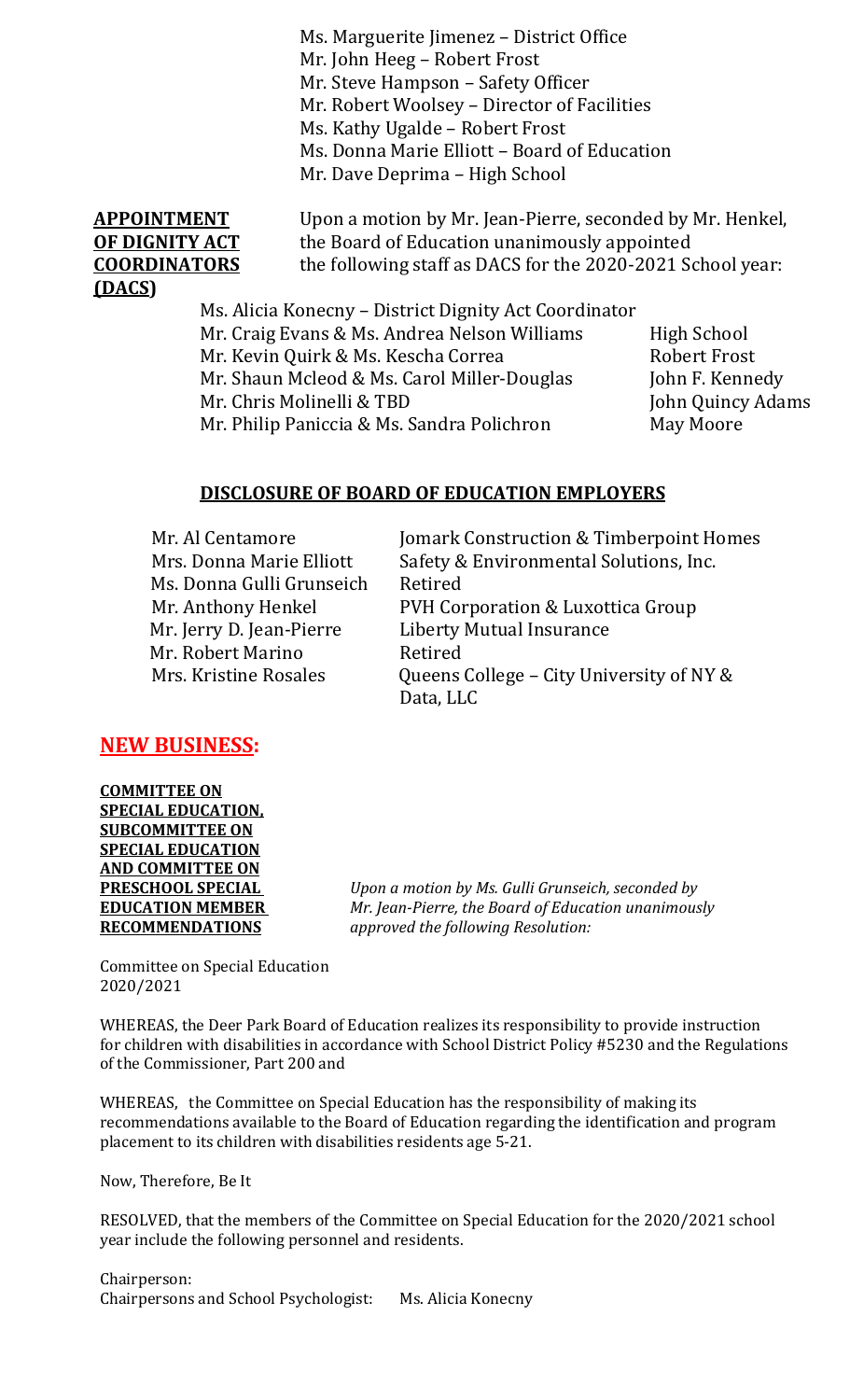Member (Rotational) Mr. David Renahan

Mr. David DePrima

Dr. Michelle Cangelosi Ms. Andrea Lampert Dr. Kara Micucci Ms. Susan Pawluk Mr. Scott Agnew Ms. Amanda Luciano Ms. Mary Reynolds TBD

School District Physician: Dr. Anthony Donatelli

Building Administrators: Mr. Charlie Cobb

Mr. Craig Evans Mr. Garret Noblett TBD Ms. Eliana Levey Mr. James Henry Mr. Kevin Quirk Ms. Kelly Benson Ms. Marilin Gutierrez Mr. Shaun McLeod Mr. Christopher Molinelli Ms. Tammy Alcalde Mr. Philip Paniccia

School Social Workers: Ms. Sandra Polichron

Ms. Kescha Correa Ms. Carol-Miller Douglas **TBD** Ms. Chenoa Mattila Ms. Andrea Nelson Williams Mr. James Petti

Committee on Special Education 2020/2021 Parent Members and Surrogates

### Upon Request

The Committee will also include the following representatives of the student and of the School **District** 

- A Special Education Teacher
- A Regular Education Teacher
- The parent(s) or legal guardian(s)
- Any related services providers
- The student (when appropriate)

Subcommittee on Special Education 2020/2021

WHEREAS, the Deer Park Board of Education realizes its responsibility to provide instruction for the children with disabilities in accordance with School District Policy #5230 and the regulations of the Commissioner, Part 200, and

WHEREAS, the Committee on Special Education has the responsibility of making its recommendations available to the Board of Education regarding the identification and program placement of its children with disabilities residents age 5-21.

Now, Therefore, Be It

RESOLVED, that the members of the Committee on Special Education Subcommittee shall include: Subcommittee Chairpersons/School Psychologists:

> Mr. David Renahan Dr. Michelle Cangelosi Ms. Andrea Lampert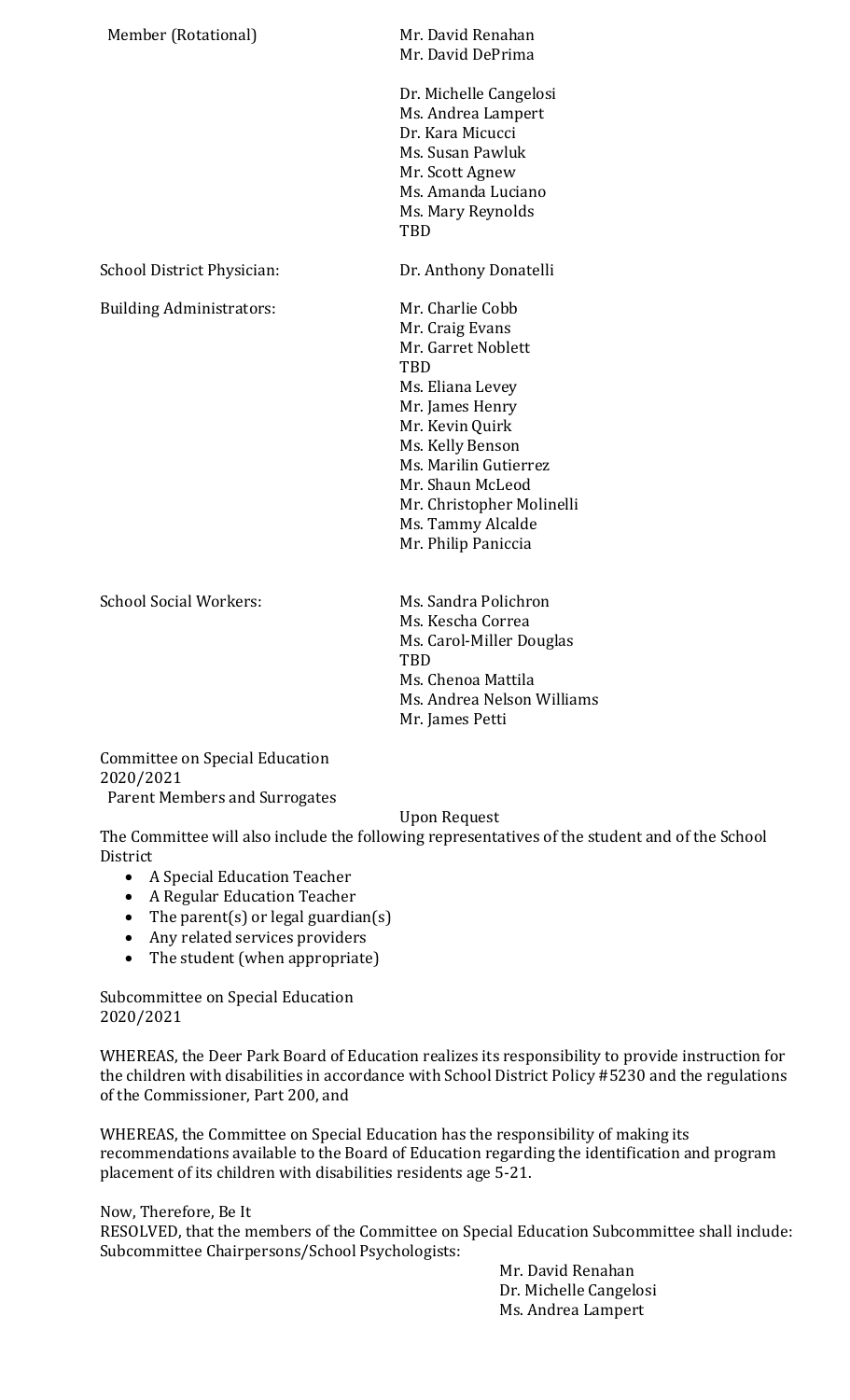Dr. Kara Micucci Ms. Susan Pawluk Mr. David DePrima Ms. Amanda Luciano Ms. Mary Reynolds Mr. Scott Agnew TBD School District Physician: Dr. Anthony Donatelli Building Administrators: Mr. Charlie Cobb Mr. Craig Evans Mr. Garrett Noblett **TRD** Ms. Eliana Levey Mr. James Henry Mr. Kevin Quirk Ms. Kelly Benson Mr. Shaun McLeod Mr. Christopher Molinelli Ms. Marilin Gutierrez Ms. Tammy Alcalde Mr. Philip Paniccia Social Workers: The Music Control of the Music Sandra Polichron Ms. Kescha Correa Ms. Carol Miller-Douglas **TRD** Ms. Chenoa Mattila Ms. Andrea Nelson Williams

Subcommittee on Special Education 2020/2021 Parent Members Upon request

Mr. James Petti

The Committee will also include the following representatives of the student and of the School District

- A Special Education Teacher
- A Regular Education Teacher
- The parent(s) or legal guardian(s)
- Any related services providers
- The student (when appropriate)

Committee on Preschool Special Education 2020/2021

WHEREAS, the Deer Park Board of Education realized its responsibility to provide a Committee on Preschool Special Education for its preschool children with disabilities in accordance with Chapter 243 and the amended Regulations of the Commissioner, Part 200, and

WHEREAS, the Committee on Preschool Special Education has the responsibility of making its recommendations available to the Board of Education regarding the identification and program placement of preschool children with disabilities residents Age 3 and 4.

Now, Therefore, Be it

RESOLVED, that the members of the Committee on Preschool Special Education for the 2019/2020 school year include the following personnel and residents:

District Administration Mr. David Renahan Chairperson: School Psychologist

Ms. Andrea Lampert Mr. Scott Agnew TBD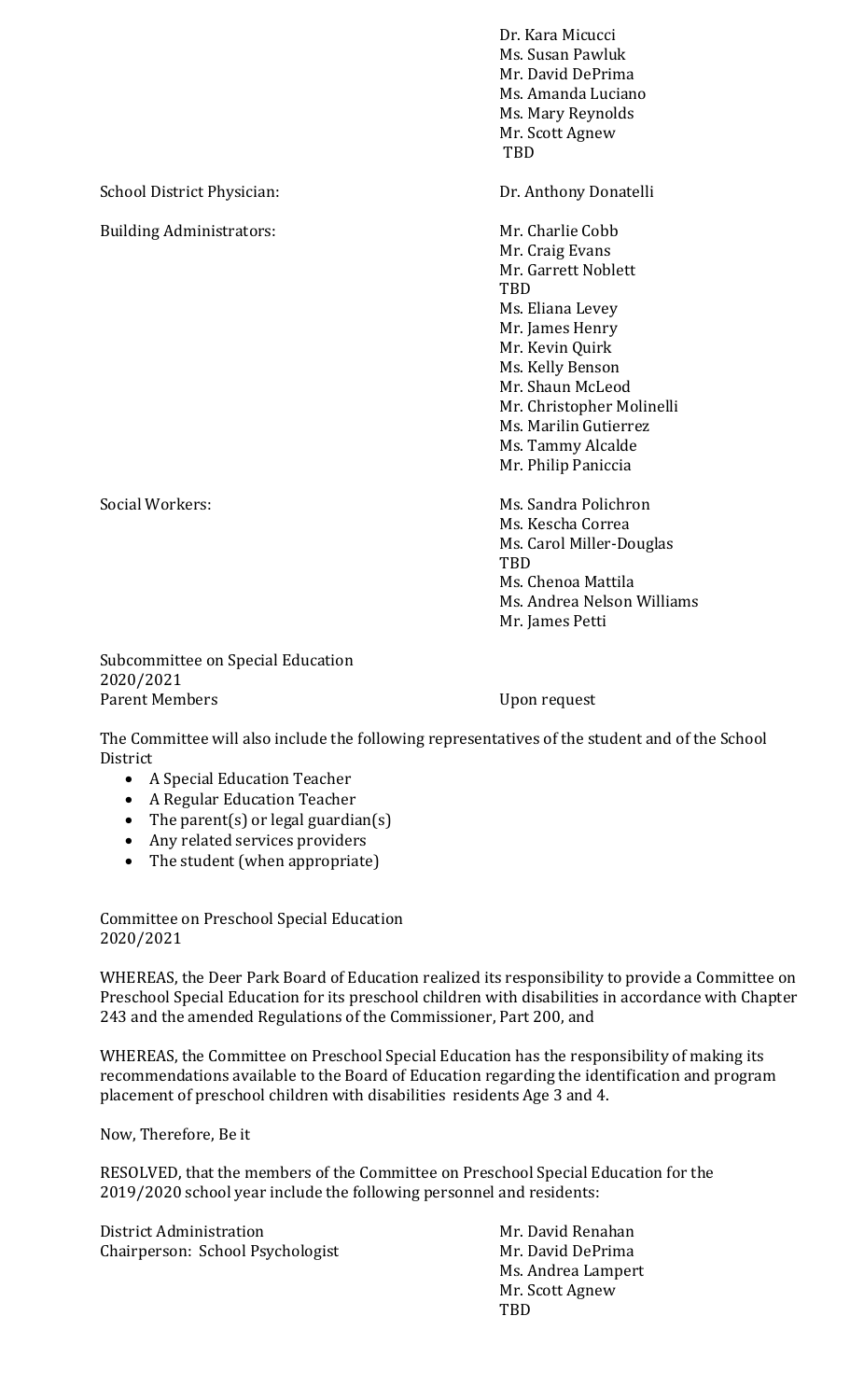The CPSE Committee will also include the following:

- Regular Education Teacher or Related Services Provider (of the student)
- Representative from local education agency
- The Parent(s) or legal guardian(s) of the child
- If appropriate, a representative from the Department of Mental Health (not required for a quorum)
- Representative from Early Intervention (if appropriate)
- Individual who can interpret evaluation results (may be selected from individuals listed above

### **2020-2021 PLAN**

**PROFESSIONAL** *Upon a motion by Mr. Centamore, seconded by Mr. Jean-Pierre, the*  **DEVELOPMENT** *Board of Education unanimously approved the following resolution:*

**RESOLVED,** that the Board of Education of the Deer Park Union Free School District approve the planning and implementing of the Deer Park Professional Development Program as an ongoing endeavor shared by the Deer Park Teachers' Association, its' constituants, administration, higher education representatives and parents, and

**FURTHER RESOLVED**, that the Superintendent of Schools shall sign the Statement of Assurances for this plan to become effective immediately.

**2020-2021 DISTRICT WIDE SCHOOL SAFETY PLANS & BUILDING LEVEL PLANS** 

**EMERGENCY** *Upon a motion by Mr. Marino, seconded by Mr. Centamore, the Board of*  **RESPONSE** *Education unanimously approved the following resolution:*

**RESOLVED**, that the Board of Education annually approves the planning and implementing of the districtwide safety plans and building level emergency response plans.

### **ANNUAL ADOPTION OF THE**

**CODE OF** *Upon a motion by Ms. Gulli Grunseich, seconded by Mr. Henkel, the Board of* **CONDUCT** *Education unanimously approved the following resolution:*

**RESOLVED,** that the Board of Education annually approves the Code of Conduct as accepted and adopted by the Board of Education and it will be placed in the Board of Education policy manual.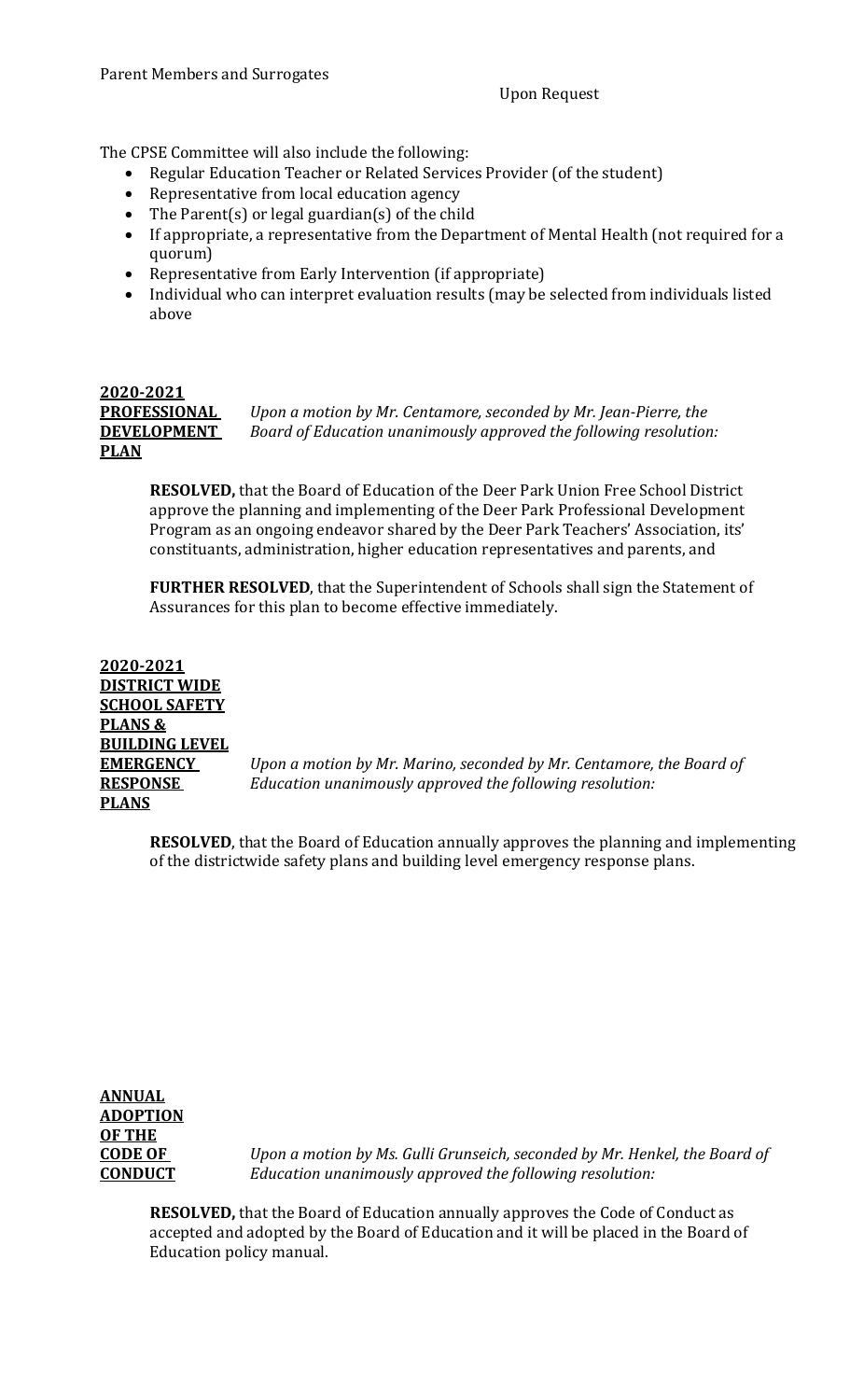**OF** *Upon a motion by Mr. Marino, seconded by Ms. Gulli Grunseich, the Board of* **POLICIES** *Education unanimously approved the following resolution:*

**RESOLVED**, that the Board of Education approves and annually adopts the following policies that will be placed in the Board of Education policy manual.

 #0115 – Student Harassment and Bullying Prevention and Intervention #4321.14 – Special Education Personnel #5100 – Student Attendance #6240 – Investments #6700 – Purchasing #9645 - Disclosure of Wrongful Conduct (whistleblower policy)

### **ADOPTION OF BYLAWS OF POLICY**

**AND** *Upon a motion by Mr. Jean-Pierre, seconded by Ms. Gulli Grunseich, the*  **STATEMENTS** *Board of Education unanimously approved the following resolution:*

**RESOLVED**, that the Bylaws and Statements of Policy of the Board of Education, of the Deer Park Union Free School District, Deer Park, NY, as presented, be and hereby adopted and approved, effective July 1, 2020 through June 30, 2021, subject to such amendment as may be ordered by the Board.

## **2020-2021**

**HOMELESS** *Upon a motion by Mr. Centamore, seconded by Mr. Jean-Pierre, the Board of* **LIASIONS** *Education unanimously approved the following resolution:*

**RESOLVED**, that the following staff are approved as Homeless Liaisons for the 2020-2021 school year:

Ms. Alicia Konecny – Asst. Superintendent for PPS Mr. Jim Petti – District Attendance Teacher Ms. Andrea Nelson- Williams & Ms. Chenoa Ludwig – High School Social Workers Ms. Kescha Correa – Robert Frost Social Worker Ms. Carol Miller-Douglas – John F. Kennedy Social Worker TBD – John Quincy Adams Social Worker Ms. Sandra Polichron – May Moore Social Worker

**JOINT MUNICIPAL COOPERATIVE BIDDING PROGRAM FOR GENERAL (2020-2021)**

**SERVICES AND** *Upon a motion by Mr. Marino, seconded by Ms. Gulli Grunsiech, the Board of* **SUPPLIES** *Education unanimously approved the following resolution:*

WHEREAS, various educational and municipal corporations located within the State of New York desire to bid jointly for generally needed services and standardized supply and equipment items; and

WHEREAS, the Deer Park Union Free School District, an educational/municipal corporation (hereinafter the "Participant") is desirous of selectively participating with other educational and/or municipal corporations in the State of New York in joint bidding in the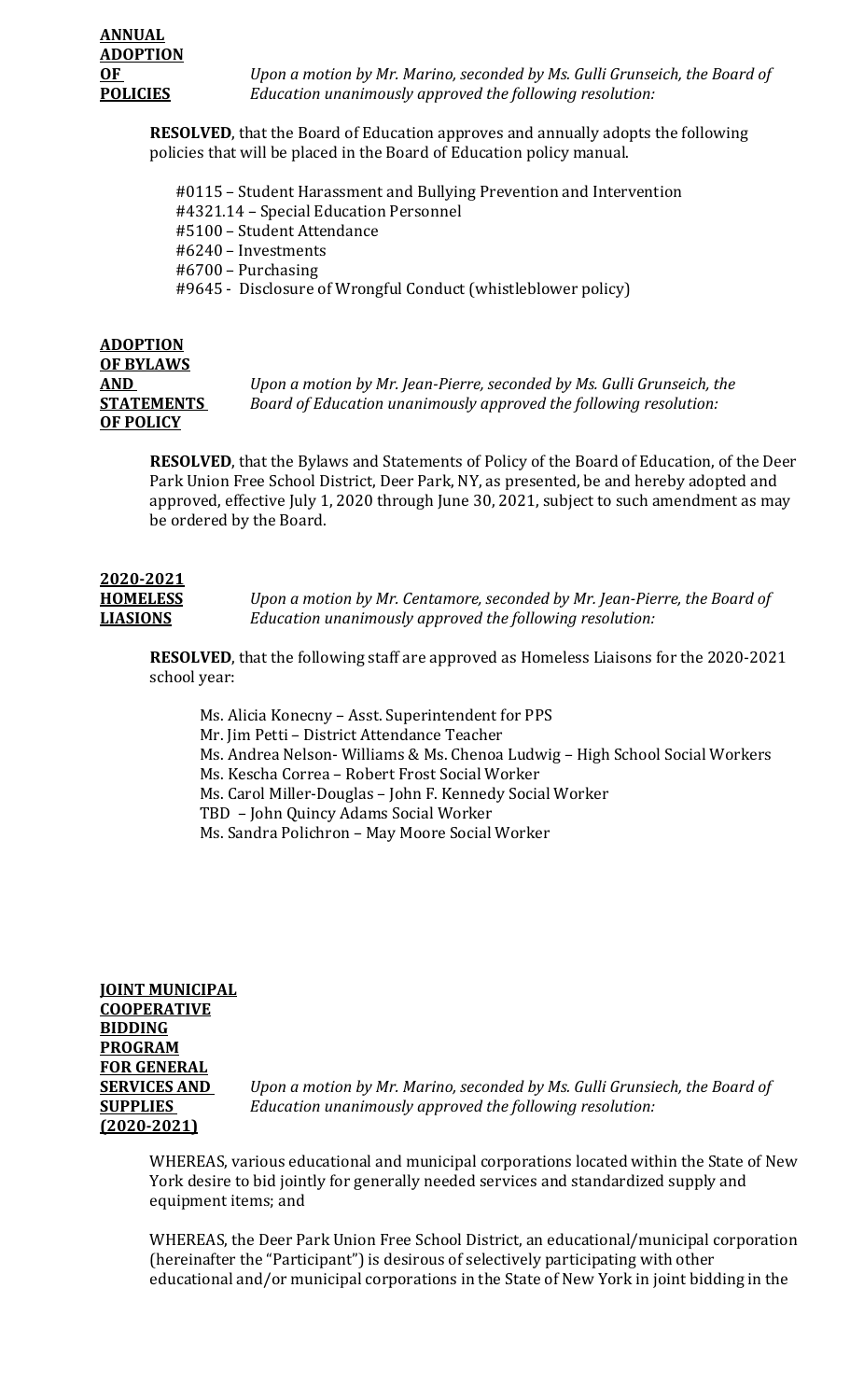areas mentioned above pursuant to General Municipal Law § 119-o and Education Law Section 1950; and

WHEREAS, the Participant is a municipality within the meaning of General Municipal Law § 119-n and is eligible to participate in the Board of Cooperative Educational Services, First Supervisory District of Suffolk County (hereinafter Eastern Suffolk BOCES) Joint Municipal Cooperative Bidding Program (hereinafter the "Program") in the areas mentioned above; and

WHEREAS, the Participant acknowledges receipt of the Program description inclusive of Eastern Suffolk BOCES' standard bid packet and the general conditions relating to said Program; and

WHEREAS, with respect to all activities conducted by the Program, the Participant wishes to delegate to Eastern Suffolk BOCES the responsibility for drafting of bid specifications, advertising for bids, accepting and opening bids, tabulating bids, awarding the bids, and reporting the results to the Participant.

BE IT RESOLVED that the Participant hereby appoints Eastern Suffolk BOCES to represent it and to act as the lead agent in all matters related to the Program as described above; and

BE IT FURTHER RESOLVED that the Participant hereby authorizes Eastern Suffolk BOCES to place all legal advertisements for any required cooperative bidding in Newsday, which is designated as the official newspaper for the Program; and

BE IT FURTHER RESOLVED that a Participant Meeting shall be held annually consisting of a representative from each Program Participant. Notice of the meeting shall be given to each representative at least five (5) days prior to such meeting; and

BE IT FURTHER RESOLVED that an Advisory Committee will be formed consisting of five to ten representatives of Program Participants for a term of three (3) years as authorized by General Municipal Law §119-o.2.j.

BE IT FURTHER RESOLVED that this Agreement with the Participant shall be for a term of one (1) year as authorized by General Municipal Law §119-o.2.j.

BE IT FURTHER RESOLVED that the Participant agrees to pay Eastern Suffolk BOCES an annual fee as determined annually by Eastern Suffolk BOCES to act as the lead agent for the Program.

#### **BOARD OF** *Upon a motion by Ms. Gulli Grunseich, seconded by Mr. Henkel, the Board* **REGISTRATION** *of Education unanimously approved the following resolution:*

**BE IT HEREBY RESOLVED**, that pursuant to Education Law §2014(2), the Board of Education of the Deer Park Union Free School District hereby appoints the following four qualified voters of the District to constitute a board of registration, whose appointment shall expire July 10, 2021:

Lisa Brennan Eileen Hickey Phyllis Otto Concetta Bertelle

BE IT FURTHER RESOLVED that the board of registration of this school district shall meet between fourteen and five days prior to the annual district election, with four consecutive hours between 7 a.m. and 8 p.m., and during the annual district election for the purpose of preparing a register of the qualified voters of this district for said annual district election, at which time any person shall be entitled to have his/her name placed upon such register provided that at such meeting of the board of registration, he/she is known, or proven to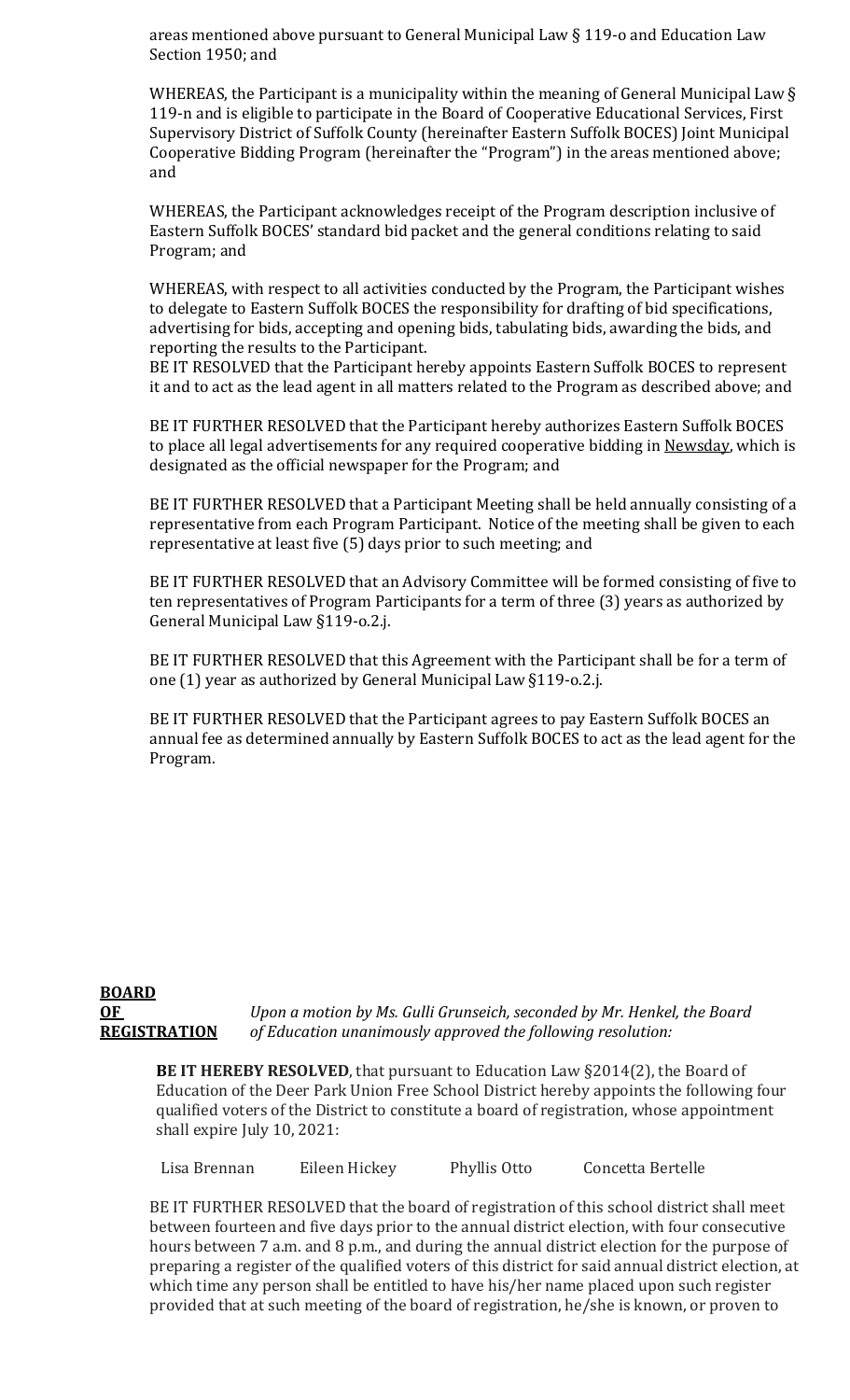the satisfaction of the board of registration, to be then or thereafter entitled to vote at the annual district election for which such register is prepared. The District Clerk and/or the Assistant District Clerk will attend on said day(s) with the members of the board of registration.

BE IT FURTHER RESOLVED that the board of registration shall be compensated for their duties at a rate of \$14.00.

| <b>DISPOSAL</b>     |                                                                           |
|---------------------|---------------------------------------------------------------------------|
| 0F                  | Upon a motion by Mr. Jean-Pierre, seconded by Mr. Centamore, the Board of |
| <b>EQUIPMENT</b>    | Education unanimously approved the following resolution:                  |
| <b>AT JOHN</b>      |                                                                           |
| <b>OUINCY ADAMS</b> |                                                                           |

**RESOLVED**, that the Board of Education approve the disposal of an Amaco electric kiln at JQA which has been deemed unsafe and cannot be used.

### **APPROVAL OF** *Upon a motion by Mr. Marino, seconded by Ms. Gulli Grunseich, the Board*  **SCHEDULES** *of Education unanimously approved the following Schedules collectively:*

### **SCHEDULE D – BID AWARDS**

*Bids for Bid # BDP20-002 Upright Refrigerators at High School, Frost and JQA; Steamers at Frost and JQA were received and opened at 11:00 AM on February 26, 2020.*

Bids were advertised in Newsday. Forms and specifications were processed in accordance with Section 103 of the General Municipal Law and bids were solicited on the Empire State Purchasing Group website at [www.EmpireStateBidSystem.com.](http://www.empirestatebidsystem.com/) 

Bids were received from the following vendors:

Bar Boy Products Inc. Pueblo Hotel Supply DBA Grady's Restaurant & Bar Supply Co. Chefs Depot Douglas Food Stores, DBA Douglas Equipment Green Dream International LLC Sam Tell & Son Inc.

Present at the bid opening: Lauren von Ende, Purchasing Agent and Concetta Bertelle, Recorder. There were no vendors present.

It is recommended that the bid be awarded to the following vendors as the lowest responsible bidders meeting specifications (see attached pricing in file):

Bar Boy Products Inc. Douglas Food Stores, DBA Douglas Equipment Pueblo Hotel Supply DBA Grady's Restaurant & Bar Supply Co.

#### *Bids for Bid No. BDP20-012 Athletic Equipment and Supplies were received and opened at 11:00 AM on June 11, 2020.*

Bids were advertised in Newsday. Forms and specifications were processed in accordance with Section 103 of the General Municipal Law and bids were solicited on the Empire State Purchasing Group website at [www.EmpireStateBidSystem.com.](http://www.empirestatebidsystem.com/) 

Bids were received from the following vendors:

Aluminum Athletic Equipment Co. Riddell/All American It's Greek to Me Inc. DBA Champion Teamwear

Rogers Athletic Company<br>S&S Worldwide